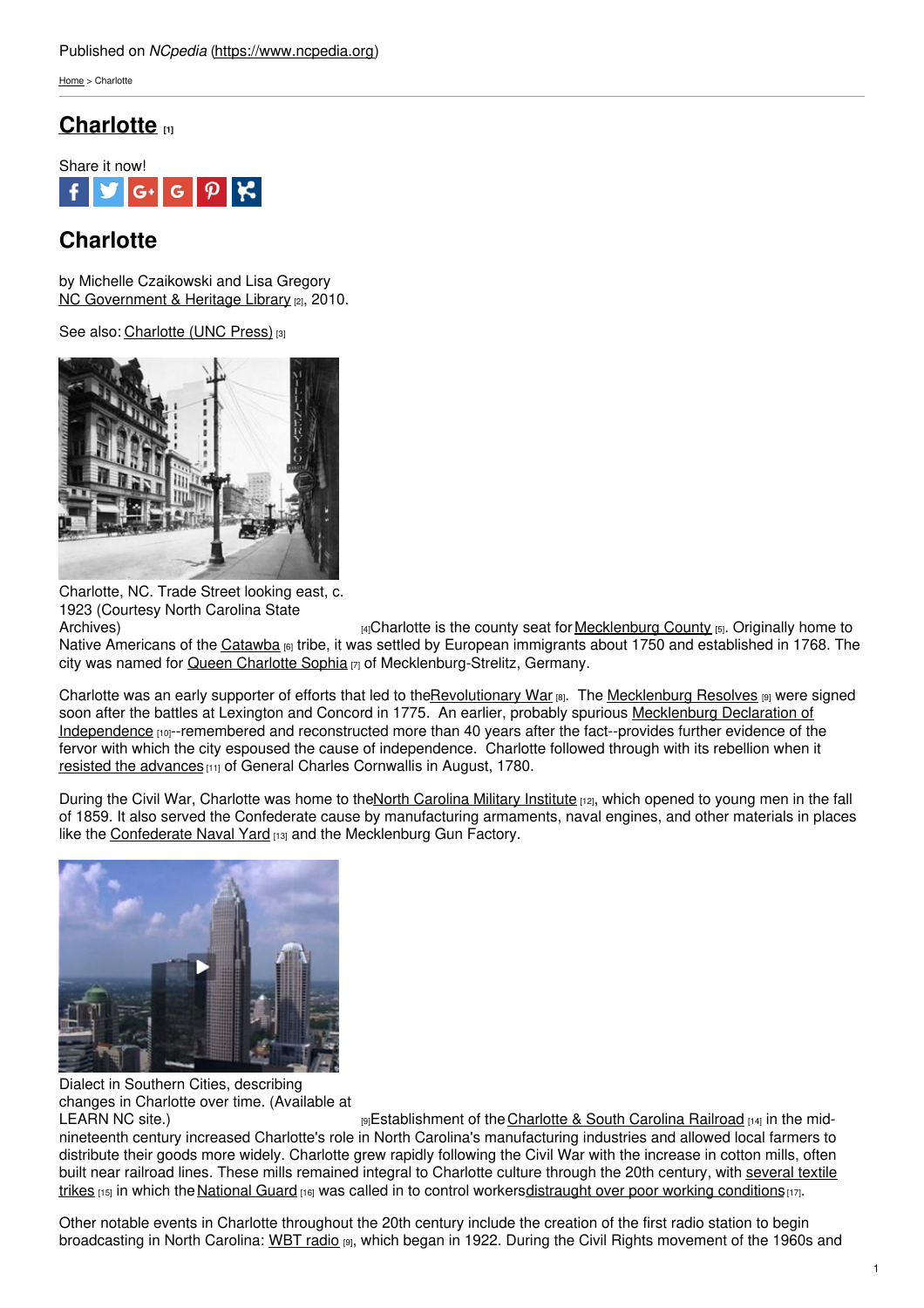1970s, Charlotte experienced the same turmoil in race relations along with many other Southern cities, as African Americans staged sit-ins and other protests regarding [segregation](http://www2.lib.unc.edu/stories/desegregation/index.html) [18]. Charlotte is also well known for its ties t[oNASCAR](https://www.ncpedia.org/nascar)  $[19]$ , which has its roots in Florida but maintains a strong presence, and one of its branch offices, in the city.

Charlotte, known informally as the [banking](https://portal.ed.unc.edu) [9] capital of the South, can trace its ties to the financial industry to the vears after the Revolutionary War when gold was discovered nearby. Mecklenburg county grew to have the largest number of gold [mines](https://portal.ed.unc.edu)  $\left|9\right|$  in the state, which led to the establishment of several mints  $\left|9\right|$  and a number of banks.

## **Charlotte's estimated population over time**

2020: 876,694 2010: 734,873 2009: 711,349 2008: 683,541 2000: 540,167 1990: 395,934 1980: 315,474

## **Charlotte's land area (square miles):**

2008: 287.927 2000: 242.269 1990: 175.916 1980: 138.44

Data from the NC State Data Center:[https://demography.osbm.nc.gov/explore/dataset/2020certifiedpopulationes...](https://demography.osbm.nc.gov/explore/dataset/2020certifiedpopulationestimates/table/?disjunctive.county&disjunctive.municipality&sort=municipality) [20]

## **References and additional resources:**

Alexander, Julia McGehee. 1906. Charlotte in picture and prose: An historical and descriptive sketch of Charlotte, North Carolina. New York: Blanchard Press. <https://archive.org/details/charlotteinpictur00alex> [21]

"The Charlotte-Mecklenburg Story." Robinson-Spangler Carolina Room, Public Library of Charlotte & Mecklenurg County. <https://www.cmstory.org> [7]

"Gold in North Carolina." North Carolina Geological Survey.https://deg.nc.gov/about/divisions/energy-mineral-and-landresources/nc-geological-survey [22]

Hanchett, Tom and Ryan Sumner. 2003. Charlotte and the Carolina Piedmont. Charleston, SC: Arcadia. <https://www.worldcat.org/oclc/54106774> [23]

Items related to [Charlotte,](http://digitalstatelibnc.cdmhost.com/cdm4/results.php?CISOOP1=exact&CISOFIELD1=CISOSEARCHALL&CISOROOT=all&CISOBOX1=Charlotte+%28Mecklenburg+County%2C+N.C.%29) NC<sub>[24]</sub>, from the [Government](https://digital.ncdcr.gov/) & Heritage Library Digital Collections<sup>[25]</sup>.

"New South Voices." Special Collections, J. Murrey Atkins Library, University of North Carolina at Charlotte. <https://newsouthvoices.uncc.edu/> [26]

Powell, William Stevens, and Michael R. Hill. 2010.*The North Carolina [gazetteer:](https://www.worldcat.org/title/north-carolina-gazetteer-a-dictionary-of-tar-heel-places-and-their-history/oclc/441211592) a dictionary of Tar Heel places and their history* [27]. Chapel Hill: University of North Carolina Press. p. 106.

Powell, William Stevens, and Jay Mazzocchi. 2006.*[Encyclopedia](https://www.worldcat.org/title/encyclopedia-of-north-carolina/oclc/67727572) of North Carolina* [28]. Chapel Hill: University of North Carolina Press. p. 200-01.

## **Image credits:**

Charlotte, NC, Trade Street, looking east. c. 1923. PhC68\_1\_16\_1. Carolina Power and Light Photograph Collection, North Carolina State Archives. <https://www.flickr.com/photos/north-carolina-state-archives/2345371378/> [4]

## **Subjects:**

[Cities](https://www.ncpedia.org/category/subjects/cities) [29] **Authors:** [Gregory,](https://www.ncpedia.org/category/authors/gregory-lisa) Lisa [30] Underhill, Michelle [Czaikowski](https://www.ncpedia.org/category/authors/czaikowski-michell) [31] **Origin - location:** [Mecklenburg](https://www.ncpedia.org/category/origin-location/piedmont/m) County [32] [Charlotte](https://www.ncpedia.org/category/origin-location/piedmon-24) [33] **From:** [NCpedia.](https://www.ncpedia.org/category/entry-source/ncpedia) [34]

30 July 2010 | Gregory, Lisa; Underhill, Michelle Czaikowski